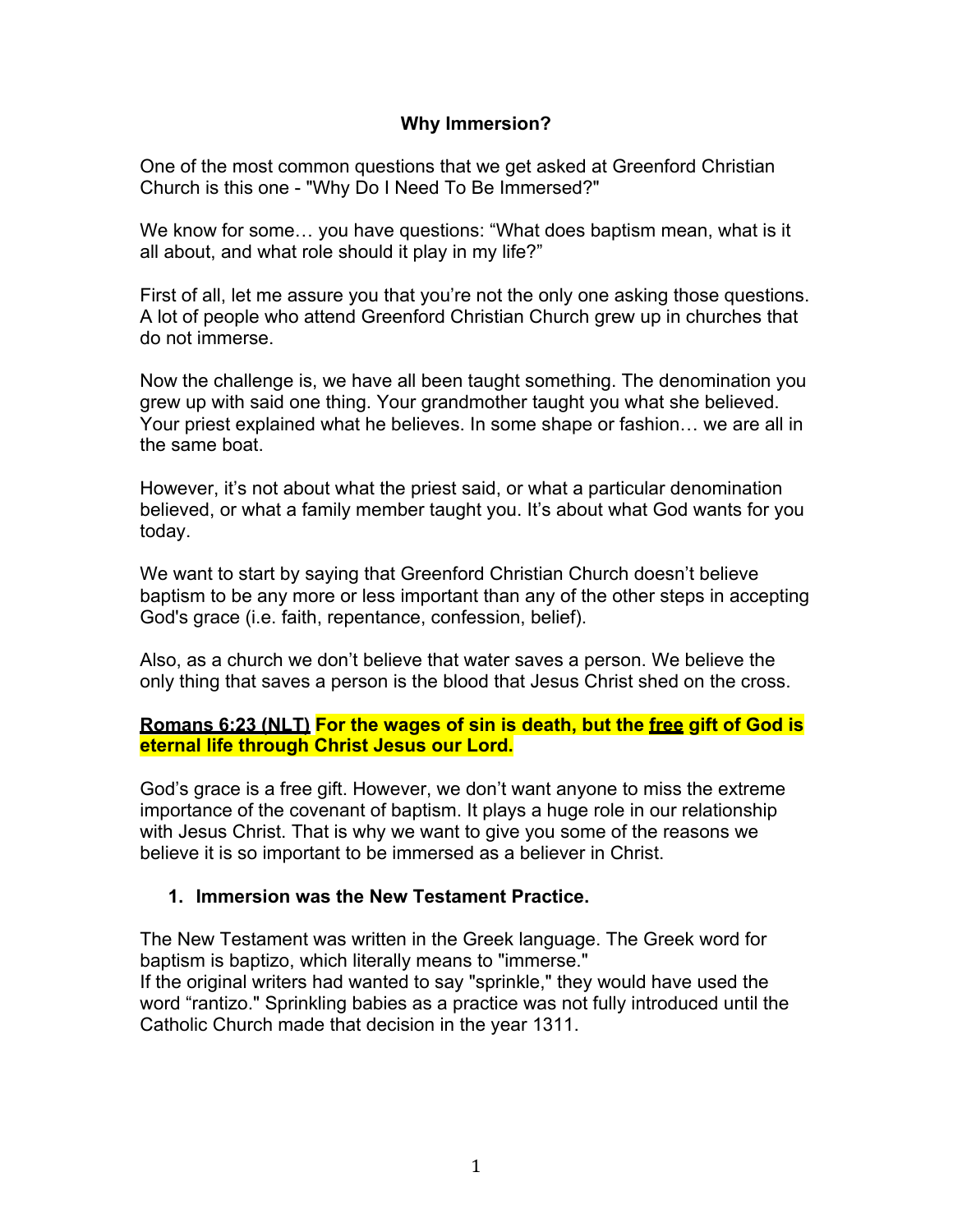So what about infants? Scripture teaches us that we all must make our own decisions. Until we reach that age of understanding, there is nothing to judge. So, sprinkling has nothing to do with the New Testament practice.

Since we are patterning ourselves after the New Testament, we feel it is important to do things the way they did them. So, who is a proper candidate for baptism?

- 1. Those who have heard the Gospel (Romans 10:17)
- 2. Those who have faith in Christ (Romans 10:17, Ephesians 2:8)
- 3. Those who believe in Christ. Who He is and What He's done (Mark 16:16)
- 4. Those who recognize their sin and repent of it (Luke 13:3, Acts 2:38)
- 5. Those who recognize their need for a Savior (Romans 3:10, 5:8-11)
- 6. Those who confess Jesus as Lord (Romans 10:9-10)
- 7. Those who respond to the Lord's command to be baptized (Matthew 28:19-20)

After digging into scripture, its obvious that infants couldn't do any of the things listed above.

#### **2. Jesus was baptized by immersion.**

#### **Matthew 3:15 Jesus replied, Let it be so now; it is proper for us to do this to fulfill all righteousness. Then John consented.**

Jesus was baptized in the Jordan River, by immersion, as an example to us.

#### **3. We are commanded to do it.**

In the book of Acts, Peter starts off the new church by giving a sermon where he talked to the people about Jesus being God's Son and being crucified on a cross.

The people believed whom Jesus was and that He was raised from the dead three days later. They also understood that they were partly responsible for His death.

### **Acts 2:37** says, **"When the people heard this (when they listened to the sermon), they were cut to the heart."**

In other words, there is this conviction in their heart. And whenever there is conviction, it's a call to action, right? So they were cut to the heart, and they asked Peter and the other apostles, **Brothers, what do we do?**

We're convicted. What action should we take? And Peter gives them some very clear instructions based on this very simple question.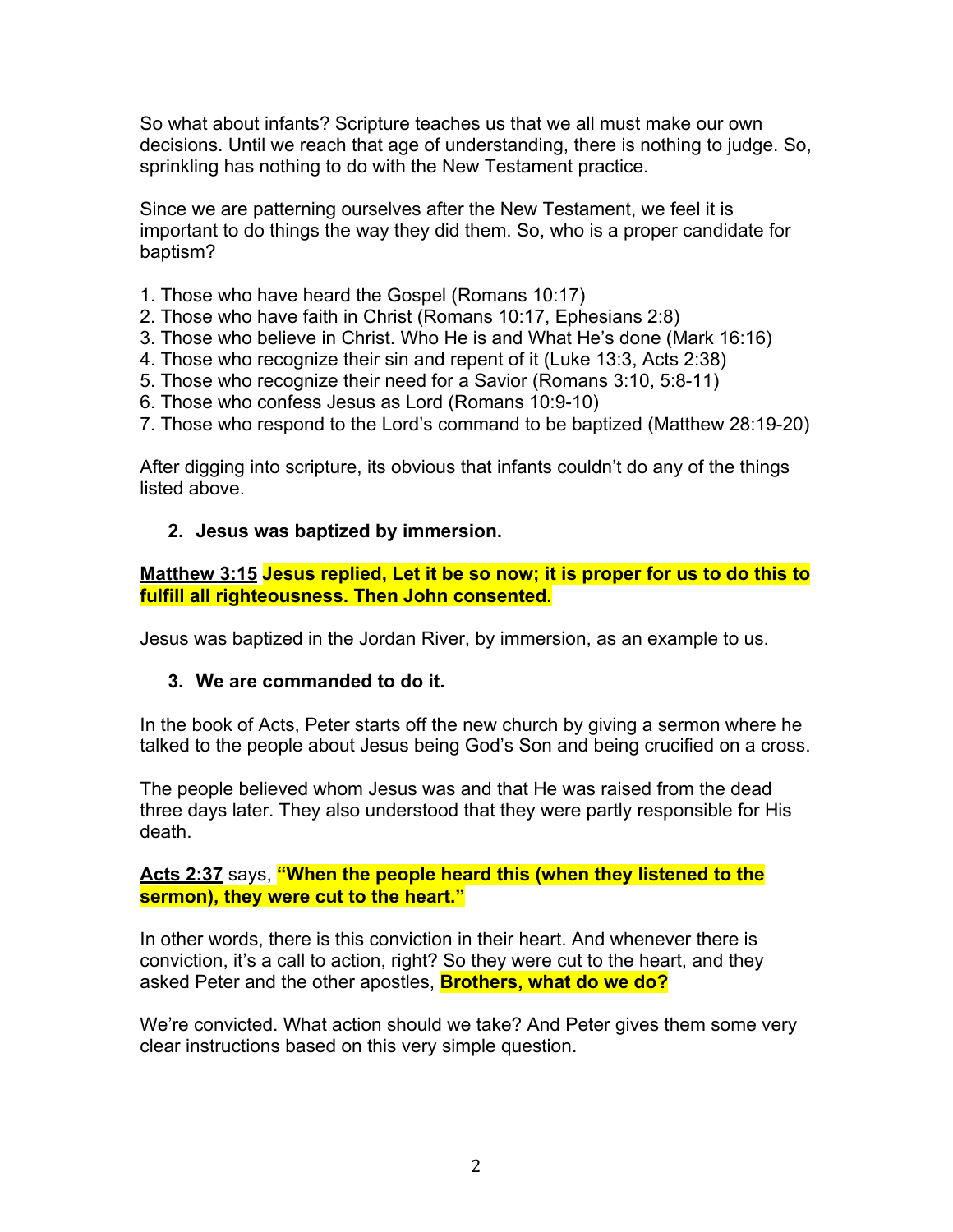Now what we're going to see here is Peter doesn't say, I just want you to repeat this prayer after me. He doesn't say, look, I want everybody to just go sit back down on the hillside and if you have a decision to make then you raise your hand.

Here is what he says. **Acts 2:38** (a very clear response)… **Repent and be baptized, every one of you, in the name of Jesus Christ for the forgiveness of your sins. And you will receive the gift of the Holy Spirit.**

The question is asked, what do we do? We know Jesus is Lord. We believe that. We recognize our sin. So what do we do? Peter says, "Repent and be Baptized." In other words, it's not a work that you're accomplishing; it's an act of obedience. It's an act of submission. It's something that is done to you. Peter parallels these two things, and connects it to forgiveness of sins and the gift of the Holy Spirit.

Now you'll notice this throughout the New Testament: That "be baptized" is putting yourself in a passive role… because you don't baptize yourself. You submit to being baptized.

Then in Acts 22, after Paul encounters Jesus on the road to Damascus A man named Ananias came to see Paul and in verse 16 after Paul regained his sight, Ananias asked him…

# **Acts 22:16 16 And now what are you waiting for? Get up, be baptized and wash your sins away, calling on his name.**

Now to be very clear, water doesn't forgive our sins. Baptism doesn't forgive our sins. Jesus forgives our sins. We express our faith and trust in Jesus Christ by believing in our hearts, confessing with our mouth, and by committing our lives to Him through Christian baptism.

### **Can A Person Be Saved Without Being Immersed?**

We will in no way tell you that a person can't be saved without immersion. God alone is the judge... we will never take that place, and we don't want to. God sees the heart and judges what is inside. And He is the God of Grace and Mercy.

However, the Bible is very clear on the subject, that each of us should respond to the truth of scripture. As a church we want to be obedient to His word!

# **4. Baptism is an act of obedience.**

This is really what it comes down to. It's simply an act of obedience. If God asked us to do this, then this is what we do.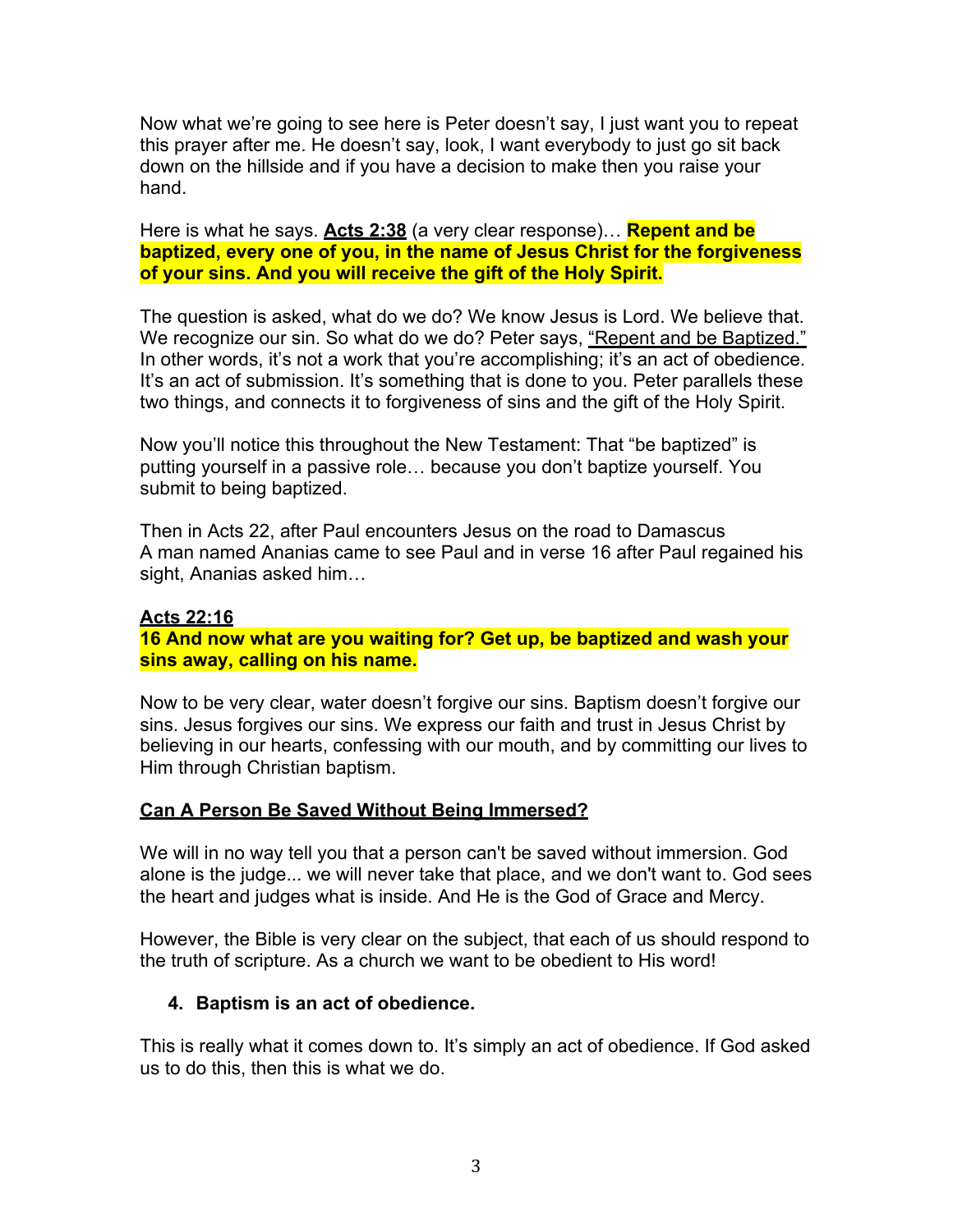The challenge is that we have turned this into a tradition. We've turned it into a religious ritual instead of a command of Christ.

### **Matthew 28:18-20**

**18 Then Jesus came to them and said, "All authority in heaven and on earth has been given to me.** 

**19 Therefore go and make disciples of all nations, baptizing them in the name of the Father and of the Son and of the Holy Spirit, 20 and teaching them to obey everything I have commanded you. And surely I am with you always, to the very end of the age."**

We talk to people who will say, I've been a Christian for years... do I really need to be baptized? And the answer is yes if you want to obey God.

It comes down to an issue of relationship and responsibility! If we are going to be in a Covenant relationship with God, we have a responsibility to follow what He commands of us.

# **5. It's a covenant with God!**

The last remnant of Covenant making in our society is in the marriage ceremony. Two people's independent identities are given up and they find a common identity that they share together forever. Shared name, shared families, shared home, and shared bank account.

Marriages are an excellent example of the nature of Covenant relationship. When a man and woman exchanged vows they are making a covenant promise to a special relationship that no one else could take part in. They are becoming dedicated to one another for life.

Like the act of marriage, the act of baptism is the first step to one's commitment to a life-long relationship with Jesus Christ.

Like the commitments made in marriage, the act of baptism, is the visual sign of our commitment to Christ, not only of our love and faithfulness to Him, but also of our time, talents, and energies.

Like any good marriage, it starts with two individuals committed to each other for life. So it is with baptism, it is only the first step in our life long relationship with God through Christ.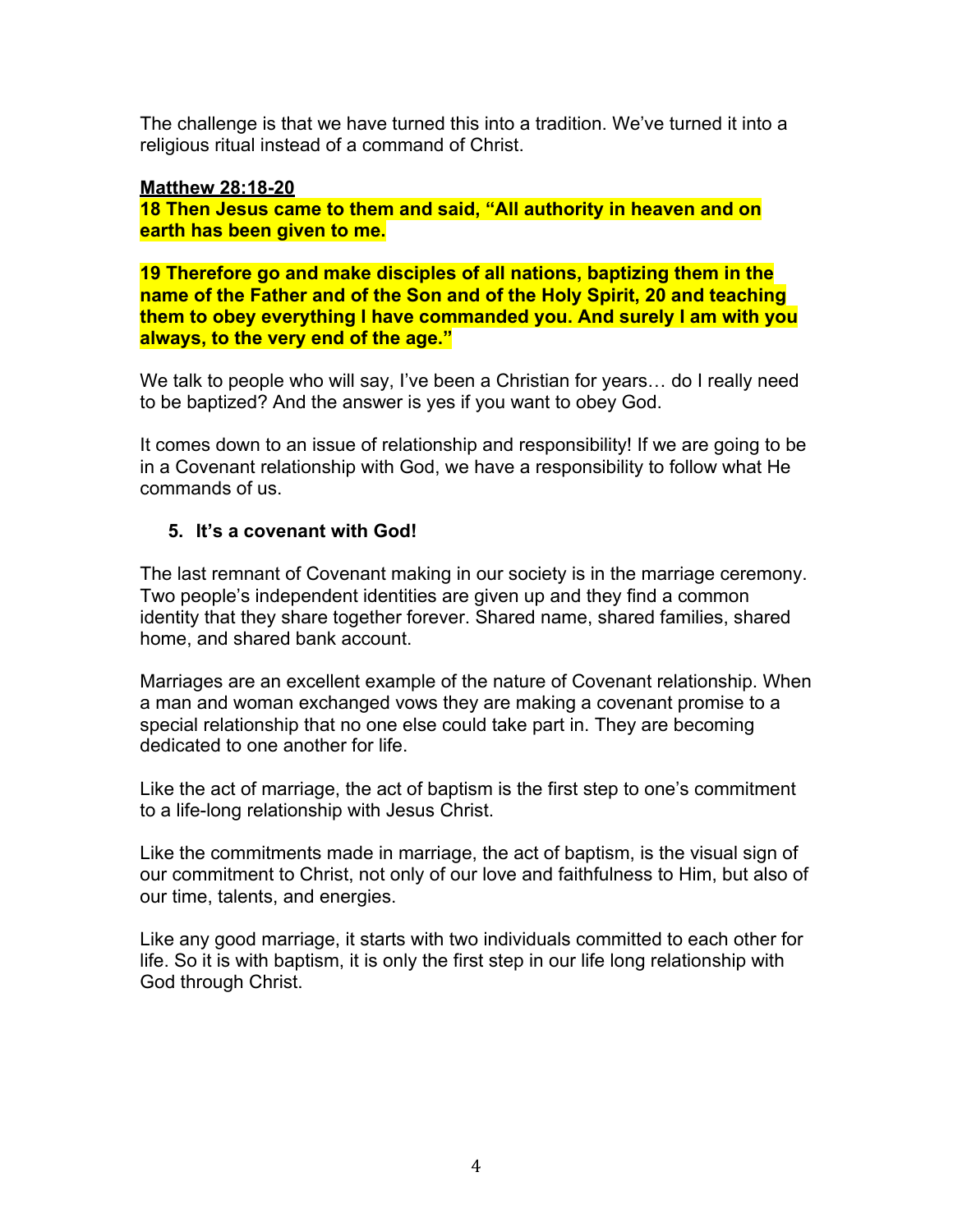### **6. We are given the Holy Spirit**

In any wedding there is also the exchange of rings. The wedding rings are a visual reminder of the vows made to each other on that day. They are the seal that binds them together.

In the act of baptism, we too are given a seal, which also serves as a reminder of our promises made to Christ, and that seal, is the Holy Spirit.

That is why Paul says in **2 Corinthians 1:21-22 Now it is God who makes both us and you stand firm in Christ. He anointed us, 22set his seal of ownership on us, and put his Spirit in our hearts as a deposit, guaranteeing what is to come.**

And it is God's Holy Spirit, which is spoken of as a seal that is given to those who believe, at the very moment of their baptism.

#### **John 1:32-33**

**32 Then John gave this testimony: "I saw the Spirit come down from heaven as a dove and remain on him. 33 I would not have known him, except that the one who sent me to baptize with water told me, 'The man on whom you see the Spirit come down and remain is he who will baptize with the Holy Spirit.'**

John made an interesting note in this passage that is often times overlooked. He pointed out that the Holy Spirit "remained" on Jesus when it came down from Heaven.

The great leaders of the Old Testament had known the Spirit to come and go. However, this event was very different…

The spirit came and stayed on Jesus symbolizing when we enter into a covenant relationship with Him… the Spirit will remain in us as well.

Peter confirmed that when he preached in **Acts 2:38** saying these words: **38…"Repent and be baptized, every one of you, in the name of Jesus Christ for the forgiveness of your sins. And you will receive the gift of the Holy Spirit.**

**7. It's a symbol of the death, burial, and resurrection of Christ.** 

### **Romans 6:3-7**

**3 Or don't you know that all of us who were baptized into Christ Jesus were baptized into his death? 4 We were therefore buried with him through baptism into death in order that, just as Christ was raised from the dead through the glory of the Father, we too may live a new life.**